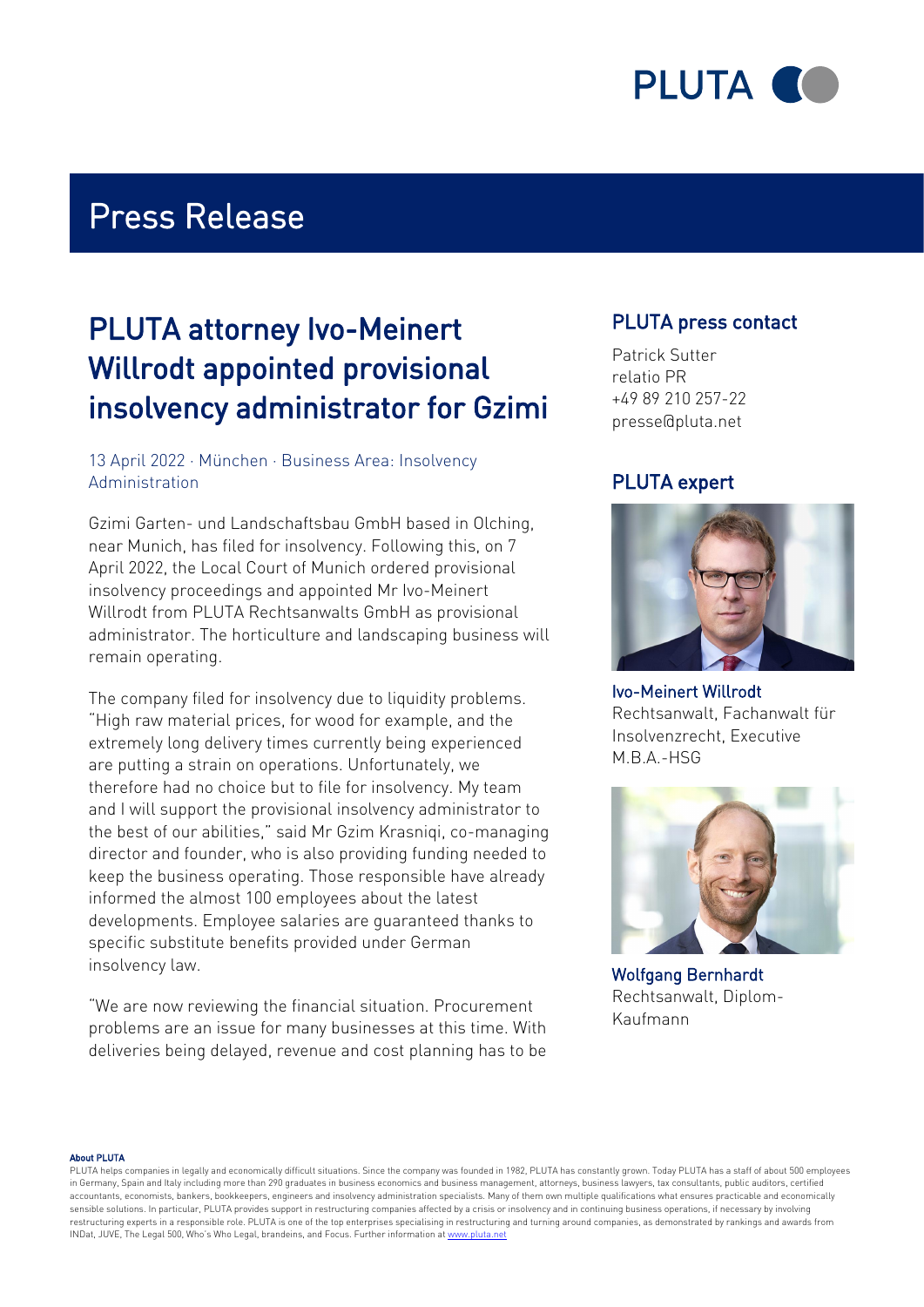

# Press Release

very conservative and constantly adjusted," explained PLUTA restructuring expert Mr Ivo-Meinert Willrodt in his capacity as provisional insolvency administrator. He added, "Gzimi Garten- und Landschaftsbau GmbH has a good reputation in the industry. Our aim is to work out a viable solution for this well-known business." The restructuring expert is being supported in the restructuring team by attorney Mr Wolfgang Bernhardt.

### Extensive horticulture & landscaping services for major projects

Gzimi Garten- und Landschaftsbau GmbH was founded by Mr Gzim Krasniqi in 2005. He manages the company today together with Mr Christopher Nolde, interim manager. Since its foundation, the company has grown to almost EUR 40 million in operating performance. It is now one of the biggest landscapers for large-scale projects in Bavaria, with a customer base that includes municipal organisations and local authorities in the surrounding area. It is engaged to work on large-scale outdoor areas and parks for public clients, general contractors and property developers. In addition, its skilled employees carry out extensive sewer construction and roof greening work and maintain green areas all across Bavaria.

The business also brings in subcontractors for its complex projects – at times, up to 150 workers may be involved in providing services on behalf of Gzimi Garten- und Landschaftsbau GmbH. One recently completed project has been the outdoor area of an event location on the 75,000 m<sup>2</sup> plot of a former railway repair shop facility in the north of Munich, which the business undertook as general contractor. Further information about PLUTA and the contents of these Press information you will find under [www.pluta.net](https://www.pluta.net)

#### About PLUTA

PLUTA helps companies in legally and economically difficult situations. Since the company was founded in 1982, PLUTA has constantly grown. Today PLUTA has a staff of about 500 employees in Germany, Spain and Italy including more than 290 graduates in business economics and business management, attorneys, business lawyers, tax consultants, public auditors, certified accountants, economists, bankers, bookkeepers, engineers and insolvency administration specialists. Many of them own multiple qualifications what ensures practicable and economically sensible solutions. In particular, PLUTA provides support in restructuring companies affected by a crisis or insolvency and in continuing business operations, if necessary by involving restructuring experts in a responsible role. PLUTA is one of the top enterprises specialising in restructuring and turning around companies, as demonstrated by rankings and awards from INDat, JUVE, The Legal 500, Who's Who Legal, brandeins, and Focus. Further information at [www.pluta.net](https:/www.pluta.net/en)